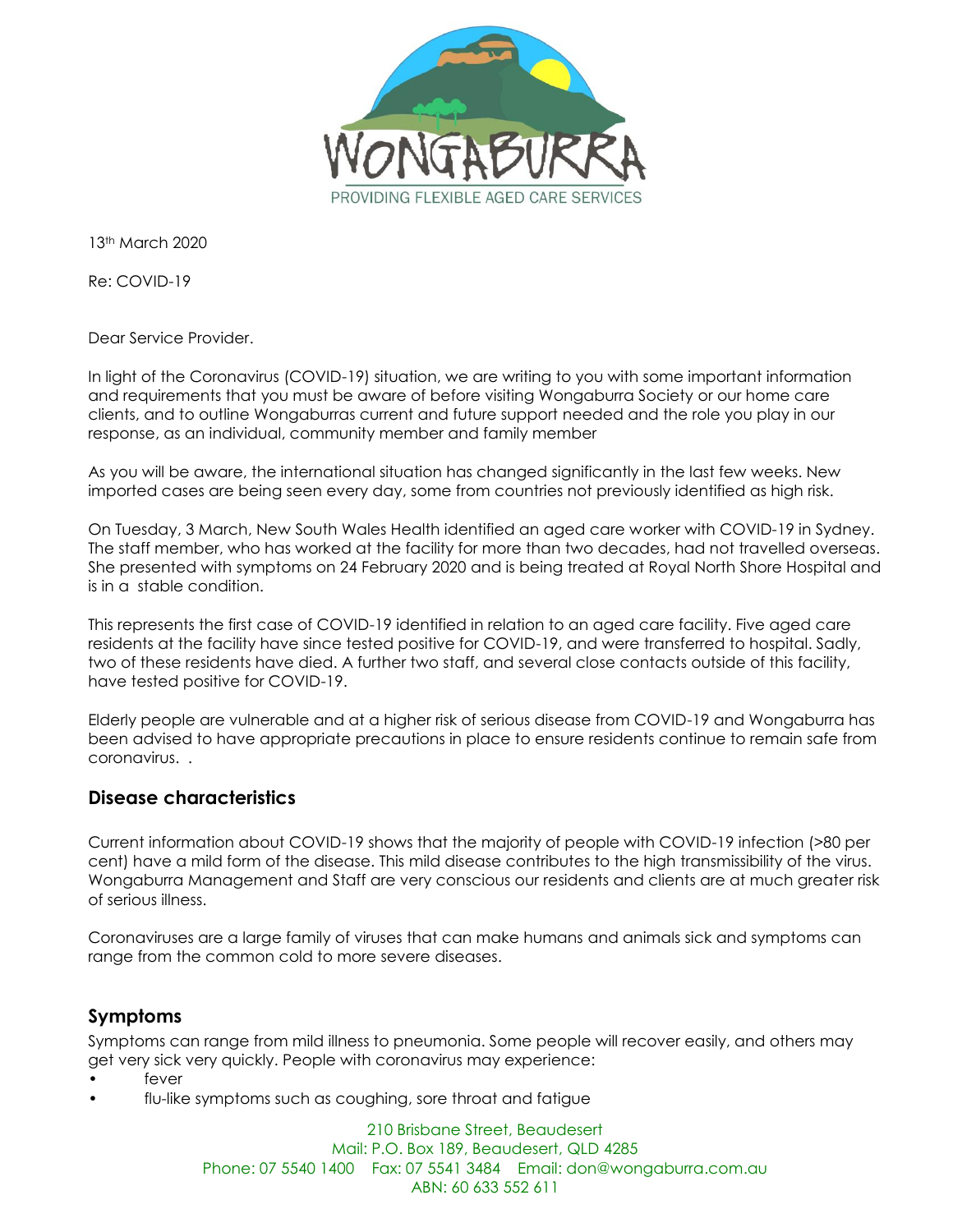• shortness of breath

## **How it spreads**

There is evidence that the virus spreads from person-to-person.

The virus is most likely spread through:

- close contact with an infectious person
- contact with droplets from an infected person's cough or sneeze
- touching objects or surfaces (like doorknobs or tables) that have cough or sneeze droplets from an infected person, and then touching your mouth or face

## **Who is at risk**

The COVID-19 virus infects people of all ages. However, evidence to date suggests that two groups of people are at a higher risk of getting severe COVID-19 disease. These are older people; and those with underlying medical conditions. WHO emphasizes that all must protect themselves from COVID-19 in order to protect others

#### **We will or have commenced in response to the potential risks**

- Encouraging your Family to be vaccinated for seasonal flu vaccinations
- Have an open conversation with the family on a case-to-case basis. Such as an understanding and arriving at a mutual decision with cancellation or non-attendance of special outings or special events due to the high risk of contraction of the Coronavirus at these type of large gatherings and the risk of bringing it back to the facility.
- Increase awareness to Wongaburras Infection Control protocols;
- Increased awareness to optimal Hygiene Practices One of the important messages is the value of basic standard hygiene (hand washing, cough etiquette, social distancing) in preventing transmission. We appreciate your assistance with communicating this message to your family
- Prepare for potential need to engage external staff
- Prioritising resources for Infection control stock
- Reduce external Activity/Outings and Appointments as well as non urgent social leave unless there is a medical need – and as instructed by GP

# **How can you help prevent the spread of coronavirus?**

We are currently following all advice given to us by the Department of Health, Australian Health Sector Emergency Response and the National Guidelines for the Prevention, Control and Public Health Management of COVID-19 Outbreaks in Residential Care Facilities

We request all services providers understand and adhere to any changes guidelines or measures Wongaburra puts in place to reduce the expose to our Residents Clients, Staff, and Community.

We ask that you help us to keep our residents, families, employees and visitors safe by taking steps such as regularly washing your hands, avoiding close contact with anyone with cold or flu-like symptoms and not visiting our Facility or Clients if you are unwell

- Practising good hand and sneeze/cough hygiene is the best defence against most viruses. You should:
- wash your hands frequently with soap and water, before and after eating, and after going to the toilet